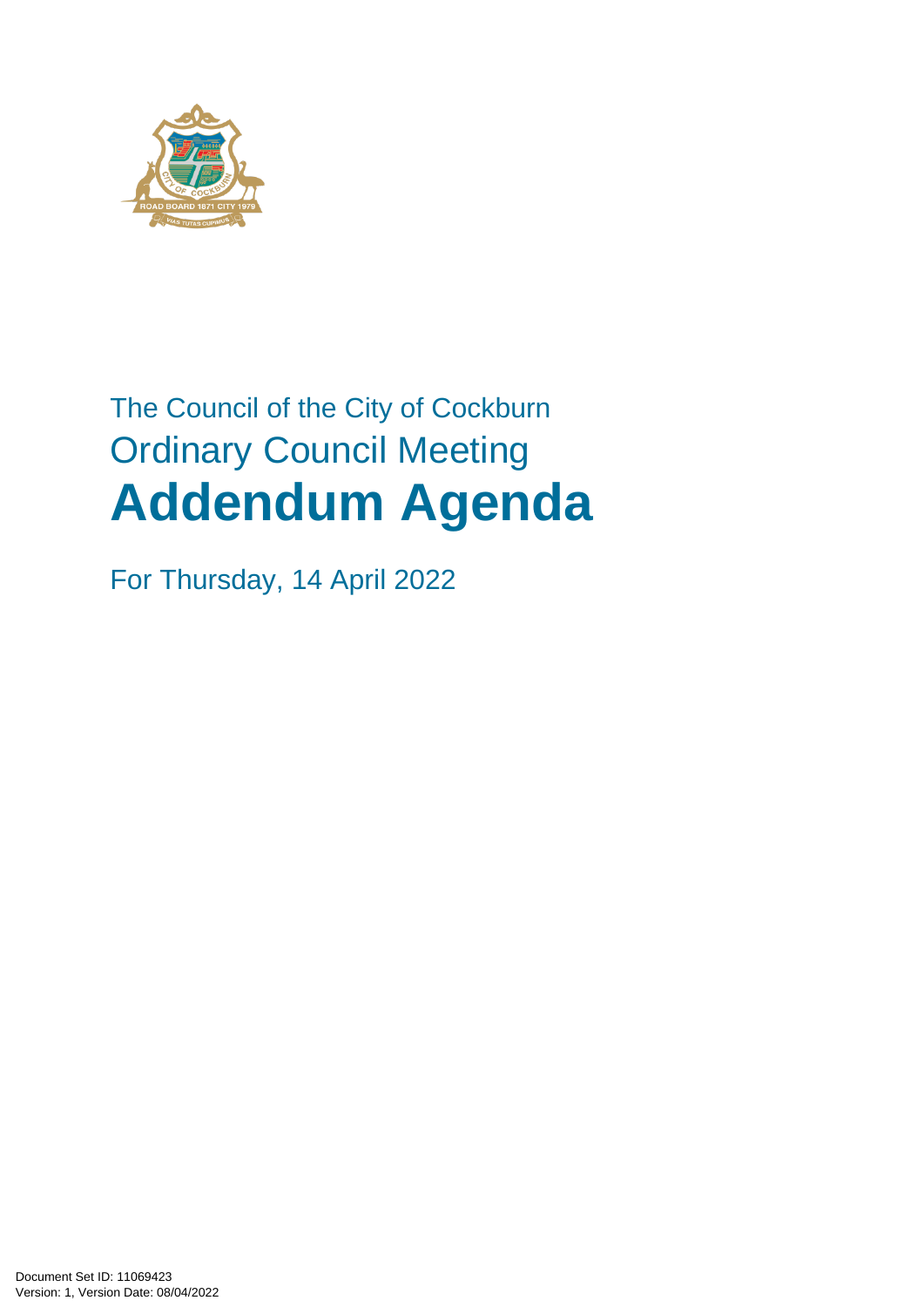Document Set ID: 11069423<br>Version: 1, Version Date: 08/04/2022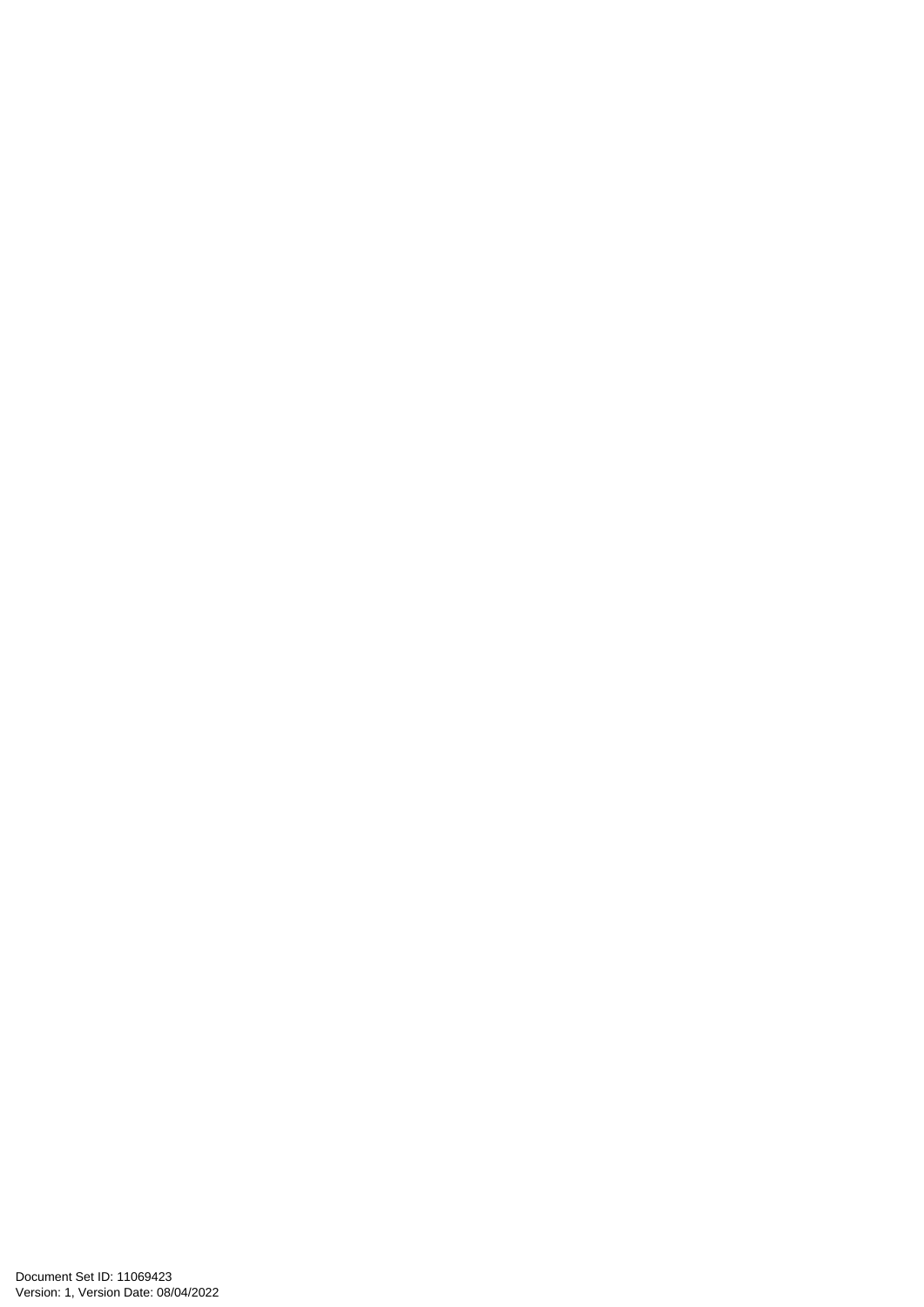# **The Council of the City of Cockburn**

#### **Ordinary Council Meeting Thursday, 14 April 2022 At 7pm**

# **Addendum Agenda**

#### **Table of Contents**

|     |  |                                                                   | Page |
|-----|--|-------------------------------------------------------------------|------|
| 21. |  |                                                                   |      |
|     |  | 21.1 Reallocation of International Women's Day Funds to Community |      |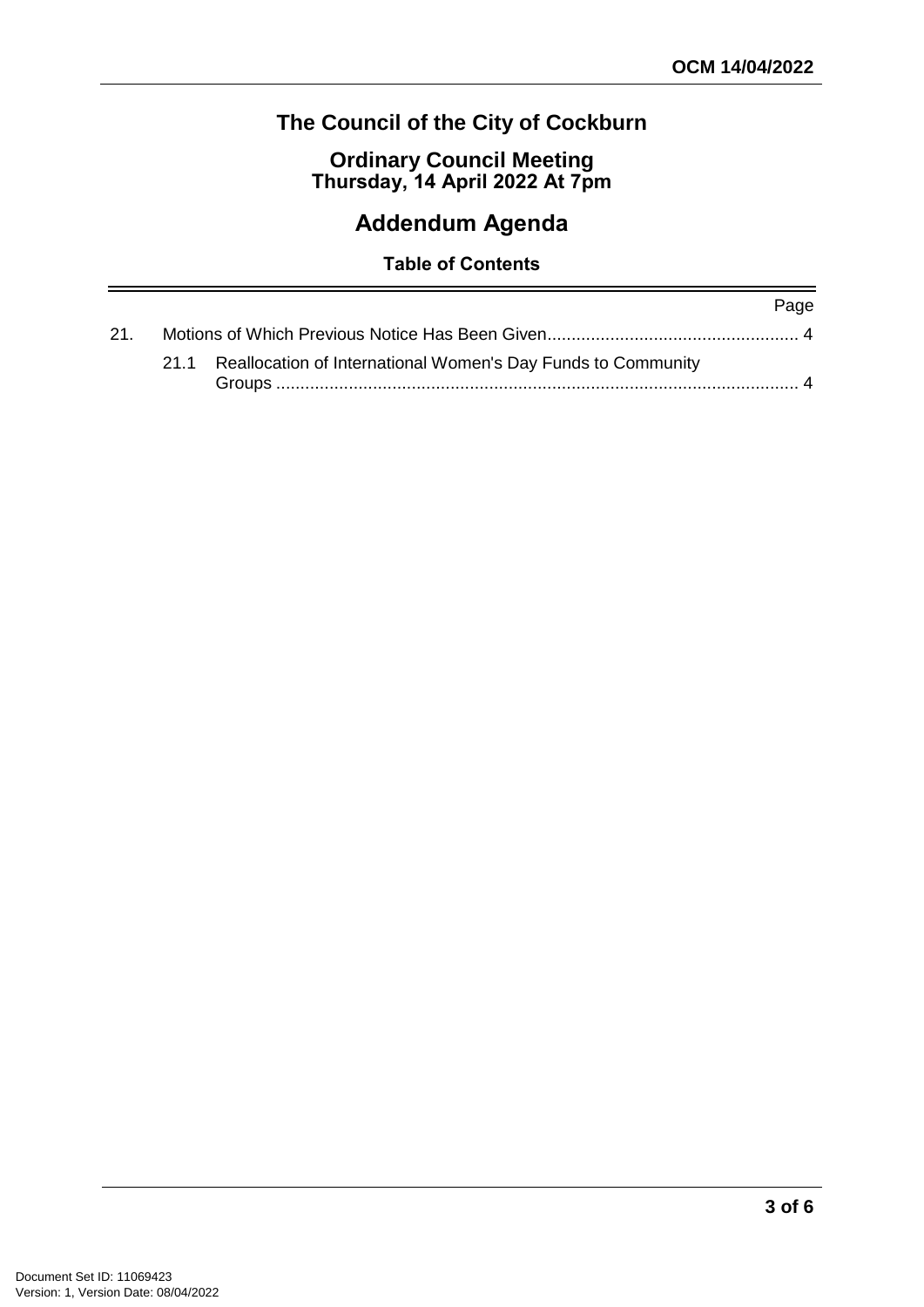### **The Council of the City of Cockburn**

#### **Ordinary Council Meeting Thursday, 14 April 2022 At 7pm Addendum Agenda**

#### <span id="page-3-0"></span>**21 Motions of Which Previous Notice Has Been Given**

#### <span id="page-3-1"></span>**21.1 Reallocation of International Women's Day Funds to Community Groups**

**Author(s)** Emma Milne **Attachments** N/A

#### **RECOMMENDATION**

That Council:

- (1) NOTES Cr Stone's Motion; and
- (2) REFERS the request to the Expenditure Review Committee in line with the Officer's report.

#### **TO BE CARRIED BY AN ABSOLUTE MAJORITY OF COUNCIL**

#### **Background**

Cr Stone submitted a Motion of Urgent Business on 10 March 2022 as below.

The matter was not accepted as urgent business by the Mayor, as the Presiding Member, in accordance with his discretion.

The matter was to have been referred as a standard Notice of Motion to the next available Ordinary Council Meeting, being 14 April 2022, however was omitted by oversight.

The matter is now formally presented via an addendum to the Agenda under the Notice of Motion section of the April OCM Agenda.

Cr Stone's Notice of Motion :

That Council:

- 1. In light of the increasing COVID-19 case numbers in Western Australia, the City's 2022 International Women's Day event will not go ahead as originally anticipated: and
- 2. The \$6,000 budget allocated to the event will be evenly donated to the following groups:
	- a. CWA Cockburn
	- b. Lucy Saw Women's Refuge
	- c. Zonta House Refuge Association.

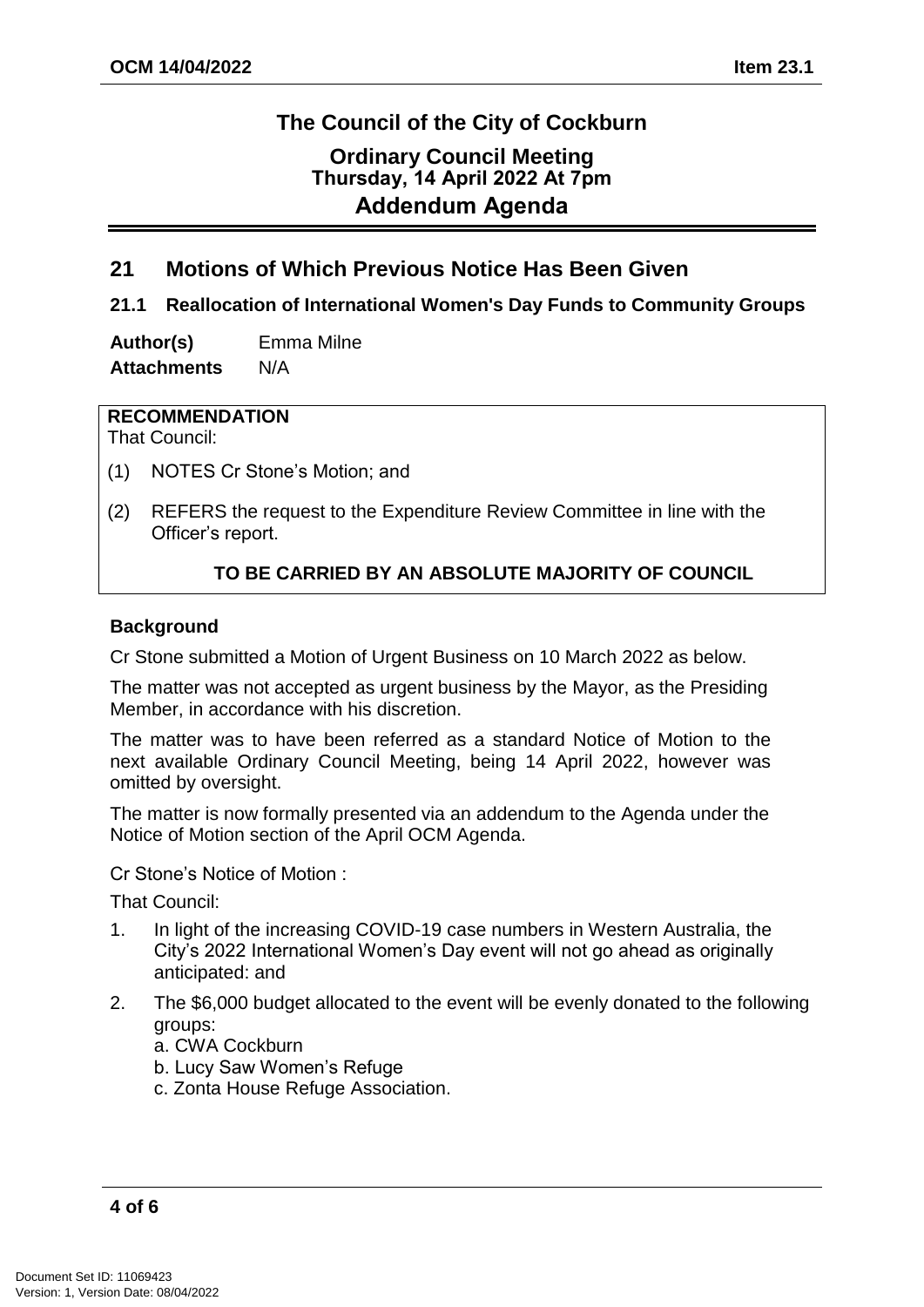#### **Submission**

N/A

#### **Report**

This request requires an amendment to Council's adopted annual budget.

Consistent with the new protocols established in the formally appointed Expenditure Review Committee (ERC), the ERC will assess all expenditure proposals not otherwise allocated in the City's adopted Annual Budget, and make recommendations to Council on whether the proposals should be accepted.

Noting the above, Council may determine at the meeting, without referral to the ERC, to amend the budget as proposed in the motion by Cr Stone, subject to an Absolute Majority vote.

#### **Strategic Plans/Policy Implications**

#### Community, Lifestyle & Security

A vibrant healthy, safe, inclusive and connected community. • Accessible and inclusive community, recreation and cultural services and facilities that enrich our community.

#### Listening & Leading

A community focused, sustainable, accountable and progressive organisation. • Best practice Governance, partnerships and value for money.

#### **Budget/Financial Implications**

This expenditure is currently allocated in the City's FY22 adopted Annual Budget for International Women's Day.

#### **Legal Implications**

N/A

#### **Community Consultation**

N/A

#### **Risk Management Implications**

The Financial Impact and Brand Reputation risks are considered "minor".

#### **Advice to Proponent(s)/Submitters**

N/A